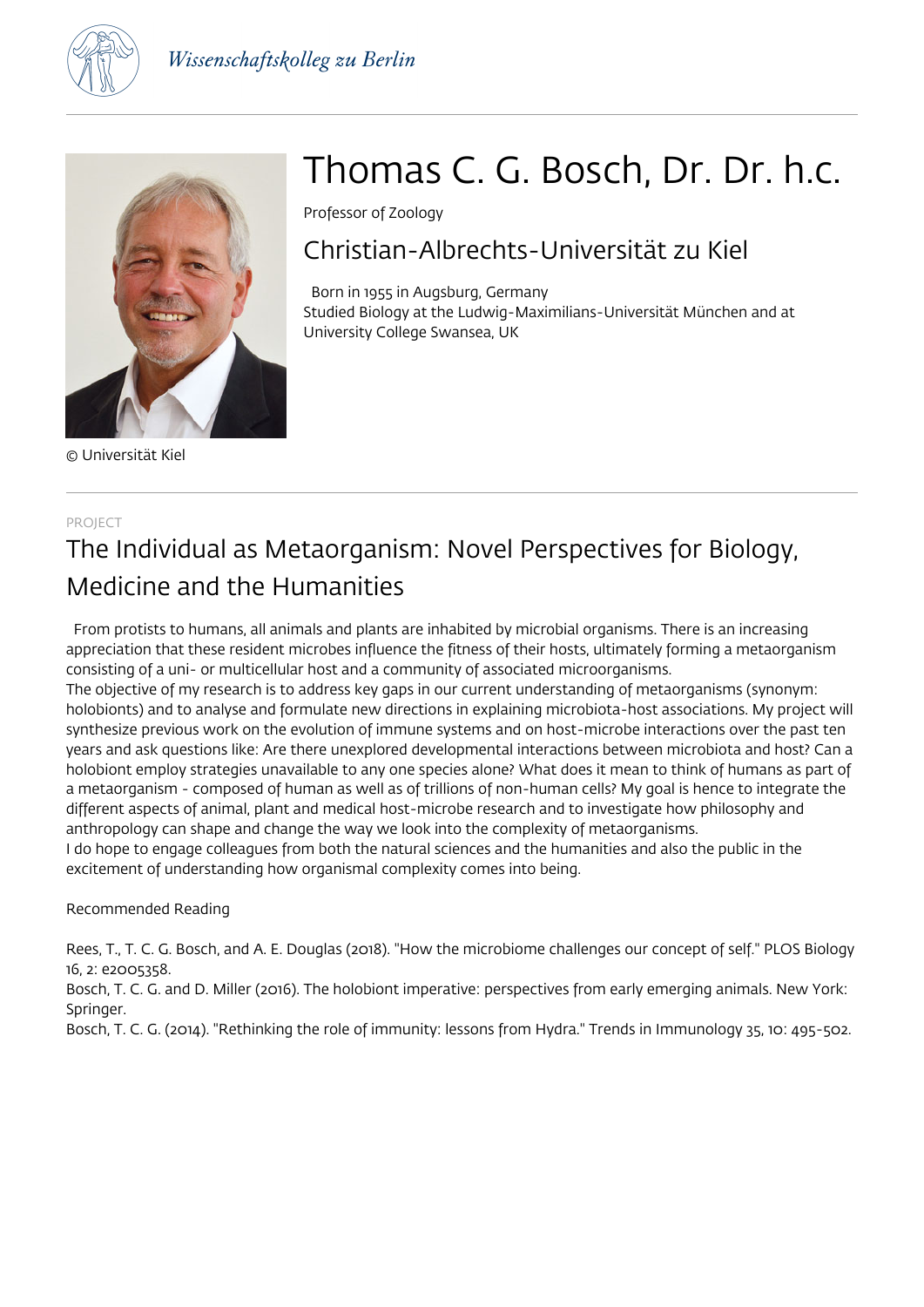## The Holobiont Imperative: Towards an Holistic Understanding of Complex Life Processes

 In the last decade, biology has made revolutionary advances from century-old debates about the relative importance of non-pathogenic bacteria. Today we know that individuals are not solitary, homogenous entities but consist of complex communities of many species that likely evolved during a billion years of coexistence. Holobionts (hosts and their microbes) and hologenomes (all genomes of the holobiont) are multipartite entities that result from ecological, evolutionary and genetic processes. I propose, therefore, that the health of animals, including humans, is fundamental multi-organismal; and that any disturbance within the complex community of host and microbial cells has drastic consequences for the wellbeing of the individual member of this association. This newfound awareness of the dependency of phenotypes on other species and environmental conditions presents additional layers of complexity for the life sciences including medicine and evolutionary theory; and raises many questions that are being addressed by new research programs.